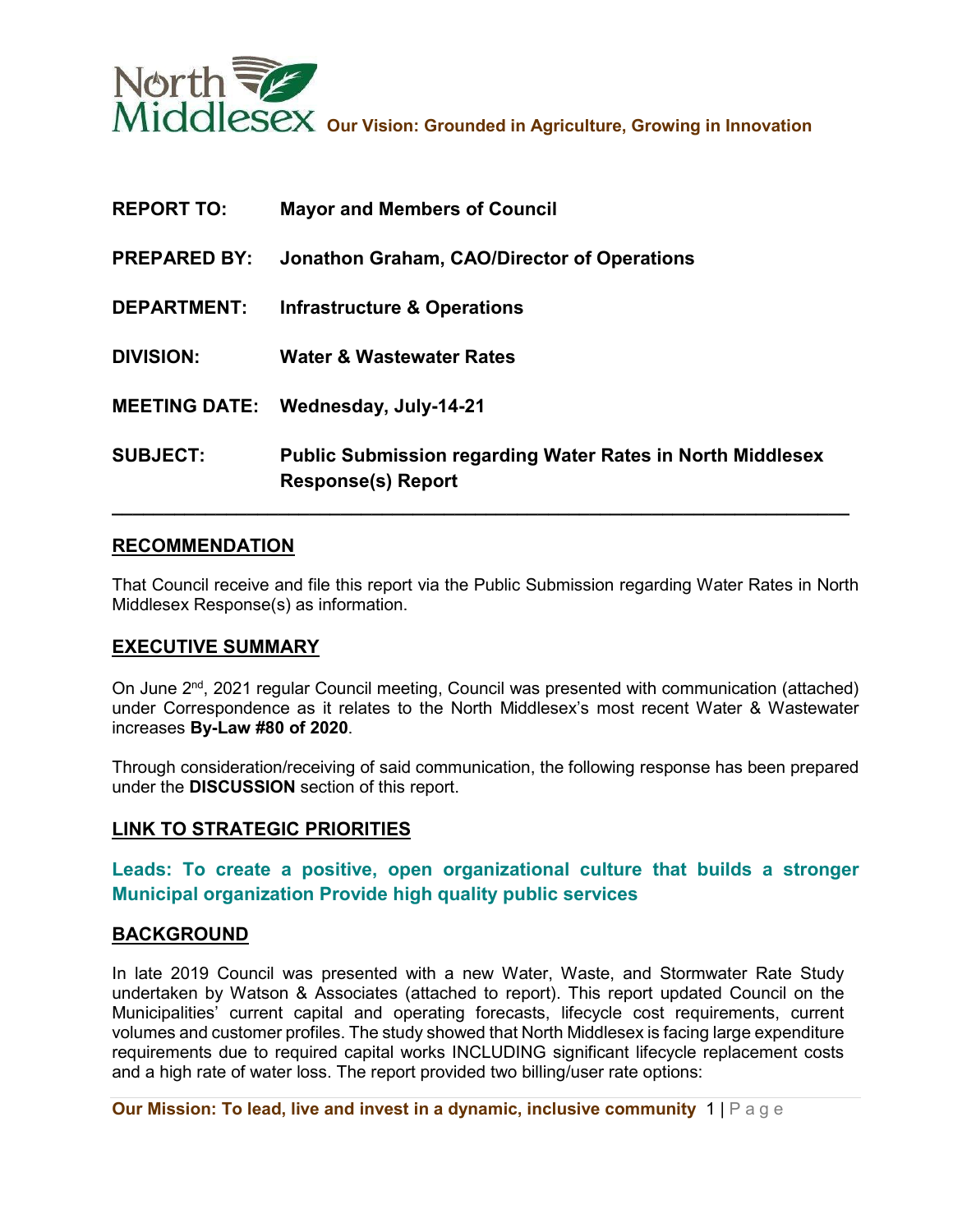- **Option 1** is a base charge and volume rate of 90% (inclusive of an "infrastructure charge") and a 10% consumption rate.
- **Option 2** is a flat rate charge where all revenues are recovered through a "flat rate structure."

Ultimately Council implemented **Option 2.** Option 2 being a flat rate charge where the base amount will be billed quarterly over the first 3 billing cycles. An analysis of the actual volume used will be done on the final meter reading of the year where the final bill will reflect any overages used in the fiscal year and be recoiled. This final analysis will be needed in order for the municipality to follow GAAP (general accepted accounting principles) analysis where staff must match the expense of water purchased to the revenue of water used. This analysis will also provide us with the next year "billing category" needed in order to implement the most accurate rate structure.

Furthermore, in early 2020 staff presented the Water & Wastewater operating and capital budgets to Council. These budgets incorporated current and future costs and demonstrated the current operating spending needed to repair and maintain the water and wastewater infrastructure as well as provide the water and wastewater service to our residents. The future costs portion was the transfer to reserves for future capital spending that will be needed over the next few years in order to meet legislation and provide safety to our residents in operating our Water/Wastewater systems. At a future Council meeting, staff will bring forward the 2022 operating budget in the same manner as previously tabled (i.e. yearly examination of the water/ wastewater budget where future 2022 rates reflect the proposed budget). This type of budgeting will allow Council to have a snapshot of the costs needed for the water, wastewater and storm infrastructure operations and maintenance.

Please note that due to the then emerging COVID-19 pandemic that the presented and tabled 2020 water/wastewater rates were deferred to take effect in January 2021.

# **DISCUSSION**

Through the June 2<sup>nd</sup>, 2021 presented correspondence, 26 items have provided a response to the following effect:

## **Question 1: Is Water infrastructure not partially funded/covered through taxes?**

- **Answer 1:** Services provided as per water and wastewater are considered "Public Utility" under the *Municipal Act*. This means that water and wastewater expenses are funded by the users that consume said service(s). As such, taxes and their levy are not typically utilized to fund water and wastewater expenses where a user-based system provides for the "fairest" approach
- **Question 2: Where have the funds from Ailsa Craig infrastructure charges been allocated and used?**
- **Answer 2:** Historically, North Middlesex's infrastructure charge(s) where contributing towards operational cost of the water and wastewater systems.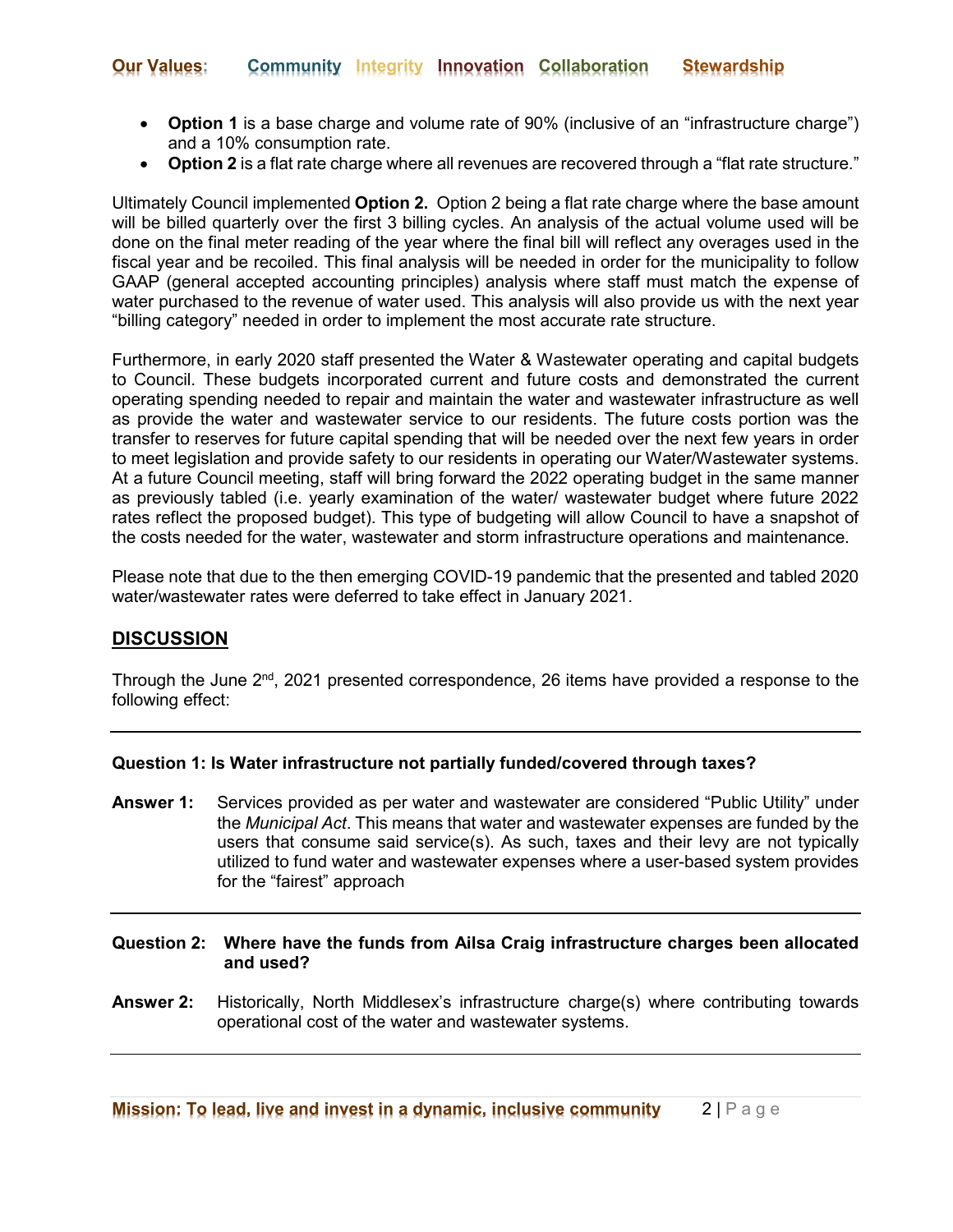## **Question 3**: **What has changed in regards to provincial legislation that no longer allows infrastructure to be partially funded through taxes?**

**Answer 3:** See Answer 1 above. Additionally, please note that there are exceptions to this application; however, not all contributing taxpayers consume and/or require water/wastewater (i.e. vacant farm lot, etc...).

**Question 4: What are the plans to correct the 52% water loss/leak we have in the municipality that is the cause of much of the increased costs? Has it been assessed where the water loss is occurring and how this can be remedied? Who is responsible for finding and fixing the leaks?**

**Answer 4:** The municipality continually assess the water system for leaks and is working towards identifying and correcting said leaks (i.e. meter pit program, districtmetering operations, flowmeter telog data recorders on Parkhill and AC boundary meters, field acoustical leak detection equipment, etc…). This undertaking is large and will be an ongoing process for the municipality for many years to come when considering our 475km of watermain.

> The municipality has had great success in the Ailsa Craig District Metering Area (DMA) program bringing our minimum nighttime flows from 11.5l/s to 2.5l/s over the past 3 years. Furthermore, through our Parkhill DMA staff along with OCWA were able to delineate that Parkhill had very few leaks when we assessed every main, valve and public side of services. This information has been critical in further moving our program to West Williams and starting to separate that system into smaller DMA's whereby assisting in determining other losses.

## **Question 5: There should be an incentive to reduce water consumption as it's a limited resource that should be protected. Flat rates should start at 0 to 49, 50 to 99, 100 to 149, etc. This would ensure it was a fair system for those who conserve water out of circumstance.**

**Answer 5:** The municipality/Council will be considering alternative rate structures in the near future where there is a clear indication that a flat infrastructure rate with a combined consumption rate seems to be the public's preference.

> Please note that in both these instances (and as presented to Council previously) the "flat rates" and the combined "infrastructure and consumption rates" that the fee structure was very similar in overall cost.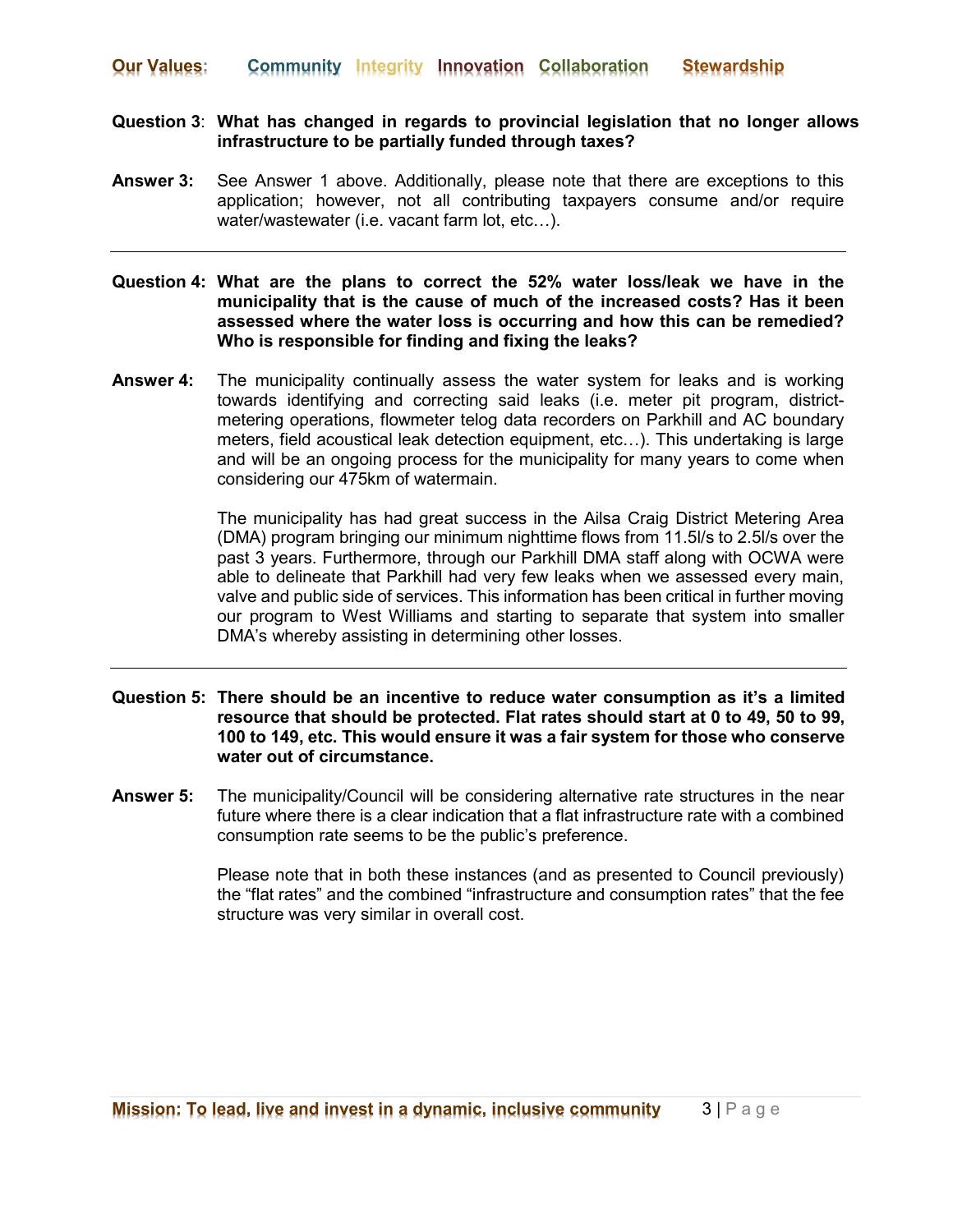# **Question 6: What is our relationship with OWCA? What part of infrastructure maintenance are they responsible for? What services are they providing to the community?**

**Answer 6:** OCWA has provided the municipality with wastewater treatment and collection operational services dating back to 1982 when it was a subsidiary of the Ministry of the Environment (MOE). In 1993 when OCWA restructured, they continued to operate and maintain our wastewater systems through to today. When Nairn came online (2006) and began pumping/conveying its wastewater to the Ailsa Craig plant it also fell under OCWAs operations.

> Water operations and maintenance services were provided by OCWA until 1993, again under the MOE. In 1993 when the water system(s) where "downloaded" to the local lower tier municipalities by the Province of Ontario, North Middlesex decided to run its own water distribution system. This occurred until 2014 when the municipality decided to once again contract OCWA to operate and maintain its water distribution system. The municipality through this arrangement, owns the systems and as presented previously has had a long running arrangement with OCWA as is the case with many Ontario single-tier, lower-tier, and regional municipalities.

> Operations and maintenance of water, wastewater systems and facilities are highly regulated and therefore require very specific licensing and skill sets, ranging from chemistry, to electrical works, to pump maintenance and installation, to the more apparent services like watermain repair, sewer flushing, locates and constant sampling. This is by no means intended to be an exhaustive list of daily duties but more to provide a spectrum to our operator's skill sets and varying tasks as per our arrangement with OCWA.

> Finally, we may consider that these operators has a skilled trades person like an electrician and/or plumber that must follow similar protocol as education requirement, testing and in-field experience to graduate through the classes of water & wastewater licensing as per the applicable Ontario Regulations.

- **Question 7: We ask the council to consider how these flat rates may affect overall water consumption. Will people not be less cautious with their water consumption? And further posit that charging users for overages above their 3 year average (as presented in the water rates does not allow for growing or changing families)**
- **Answer 7:** See Answer 5 above.
- **Question 8: Since smart meters were installed at cost to the municipality, can these not be used to meter water and then bill usage accordingly?**
- **Answer 8:** The municipality is still reading meters whereby assessing leaks and calibrating the flat rate "brackets." The flat rates are still based on a residences consumption. The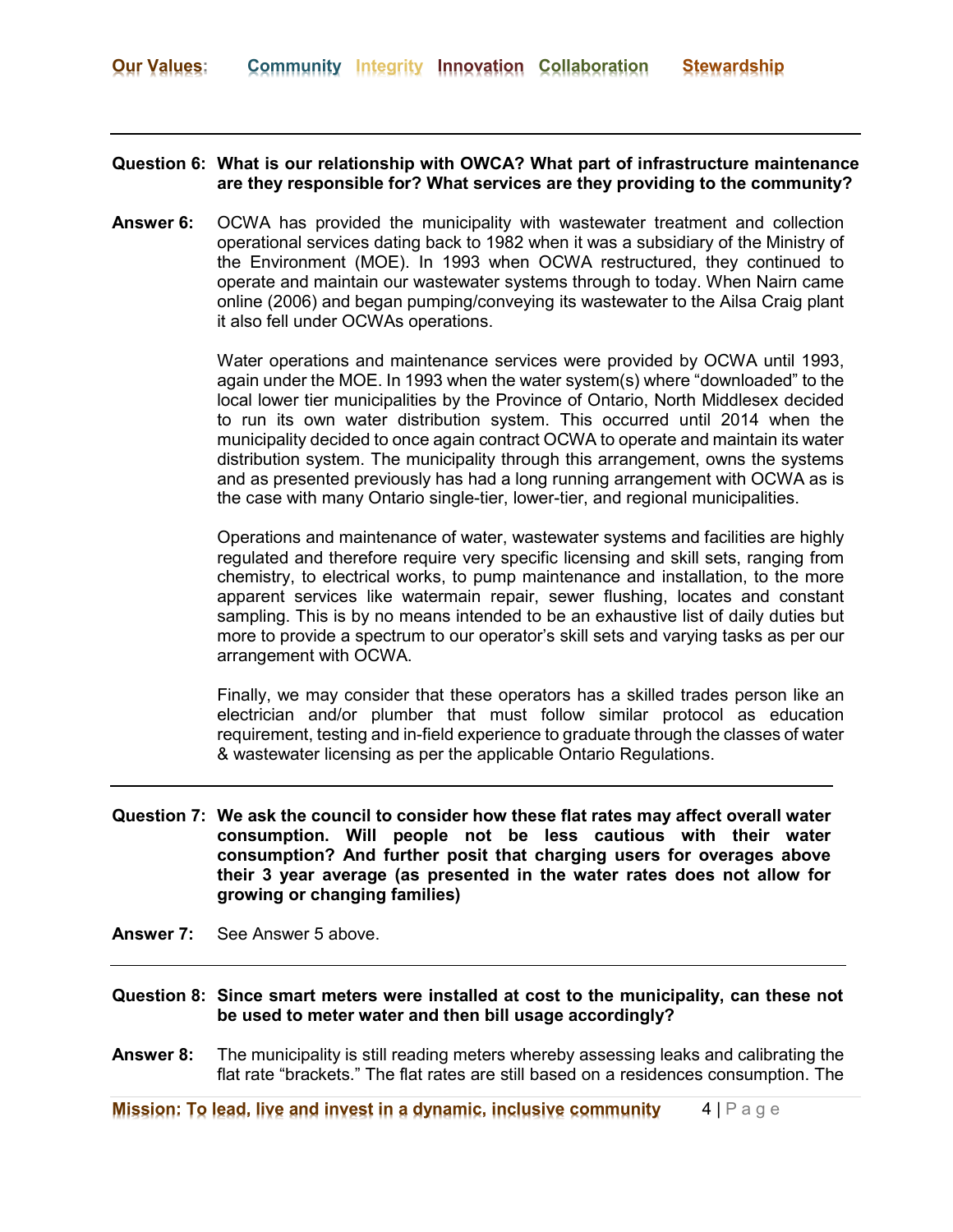municipality reads the meters on a quarterly basis and provides the previous and current readings on the bills as well as indication of irregular water movement (continuous leak, 1-2 days', leak 22-34 days leaks etc.).

Additionally see Answer 5 above.

## **Question 9: Has reallocation of Municipal budgets been looked at? Are there efficiencies being looked at for staffing during the pandemic or overhead costs, etc. where some funds could be reallocated?**

**Answer 9:** This examination is inclusive of the Watson & Associates Water, Waste, and Stormwater Rate Study and a most recently the line-by-line audit by BMA – Line-by-Line Review of the Municipal Budget (attached to this report).

## **Question 10: Is it possible to raise the rate per cubic meter slightly and have smaller flat rate starting points? 0-25, 26-49, etc.**

**Answer 10:** See Answer 5 above

## **Question 11:Water pressure in our homes and businesses has been continuously reduced due to the loss of water. Are there plans to stem the water loss so that water pressure could be increased?**

**Answer 11:** A number of issues can cause irregular pressure. Water loss is a factor in pressure reduction but so is improper sized mains, private plumbing issues, lack of pumping and elevated storage facilities and specifically the elevation of specific residence in comparison to the nearest pump or elevated storage facility.

> If you are concerned about water pressure, please reach out to municipal staff to have the issue investigated.

#### **Question 12:Has council approached the county? Has the county approached the province? The water rates have become an issue in many of our neighbouring communities as well. Has North Middlesex looked to other communities to see how this issue was handled there?**

**Answer 12:** Yes, the municipality continually identifies funding opportunities available and consults with neighbouring municipalities in this regard. The municipality has approached the province, outside of available funding, to discuss the North Middlesex issue.

**Question 13:With new developments opening up is there opportunity to find some extra infrastructure funds through development fees?**

**Mission: To lead, live and invest in a dynamic, inclusive community** 5 | Page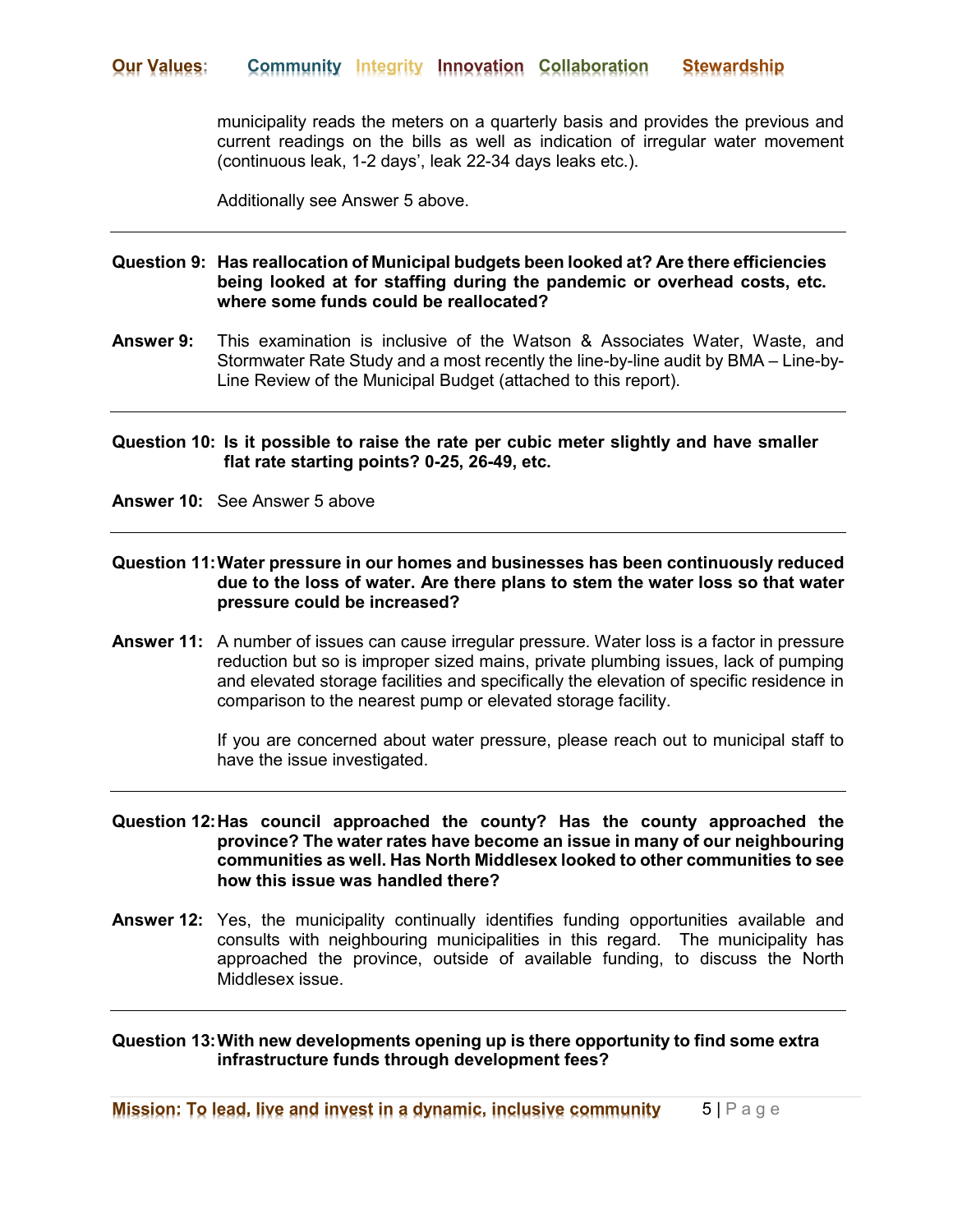**Answer 13:** The municipality is currently updating our Development Charges and is engaged in discussion of financing with the development community on whole.

> Growth provides more users on the system in general and provides efficiencies in the system. Additionally, higher density development provides for increased efficiencies.

## **Question 14:What provincial and federal grants are available to address these enormous costs? What has been explored? (NOTE See appendix B)**

**Answer 14:** The municipality always explores all options to mitigate expenses through grants. Ultimately, grants are only available when upper levels of government make them available where grants are typically significantly over subscribed by municipalities thereafter. Please note that grants are not typically awarded without the municipality competing engineering and design.

> Staff are continuously monitoring and engaging funding frameworks. In addition, staff are identifying projects and moving them to a "shovel-ready" status to improve these chances of receiving funding.

## **Question 15: Where do citizens access information about council decisions? How were residents made aware of these changes and this proposed plans? Does council feel adequate time was allotted for feedback on this issue, especially considering a pandemic ongoing?**

**Answer 15:** See Answer 22 below. The water rate information flyer was sent out twice in every water/wastewater bill. The original communication for meeting was abandoned due to COVID-19. The information was also made available on the municipal website and social media channels.

#### **Question 16:How much does the leakage cost the community per quarter and per year?**

**Answer 16:** Water loss can come from a number of factors. Old inaccurate meters, physical leaks in the system, theft, firefighting etc.

> Water loss or more accurately "non-revenue" water costs the municipality anywhere from "\$250,000 a year to \$300,000 a year on average. This calculation is based on the water we pay for from our 9 boundary meters' vs the water that is consumed by the residents. It is a range due to the amount of water that is consumed, if new leaks persist, or if we drive down the losses through water loss programs the municipality will mitigate cost.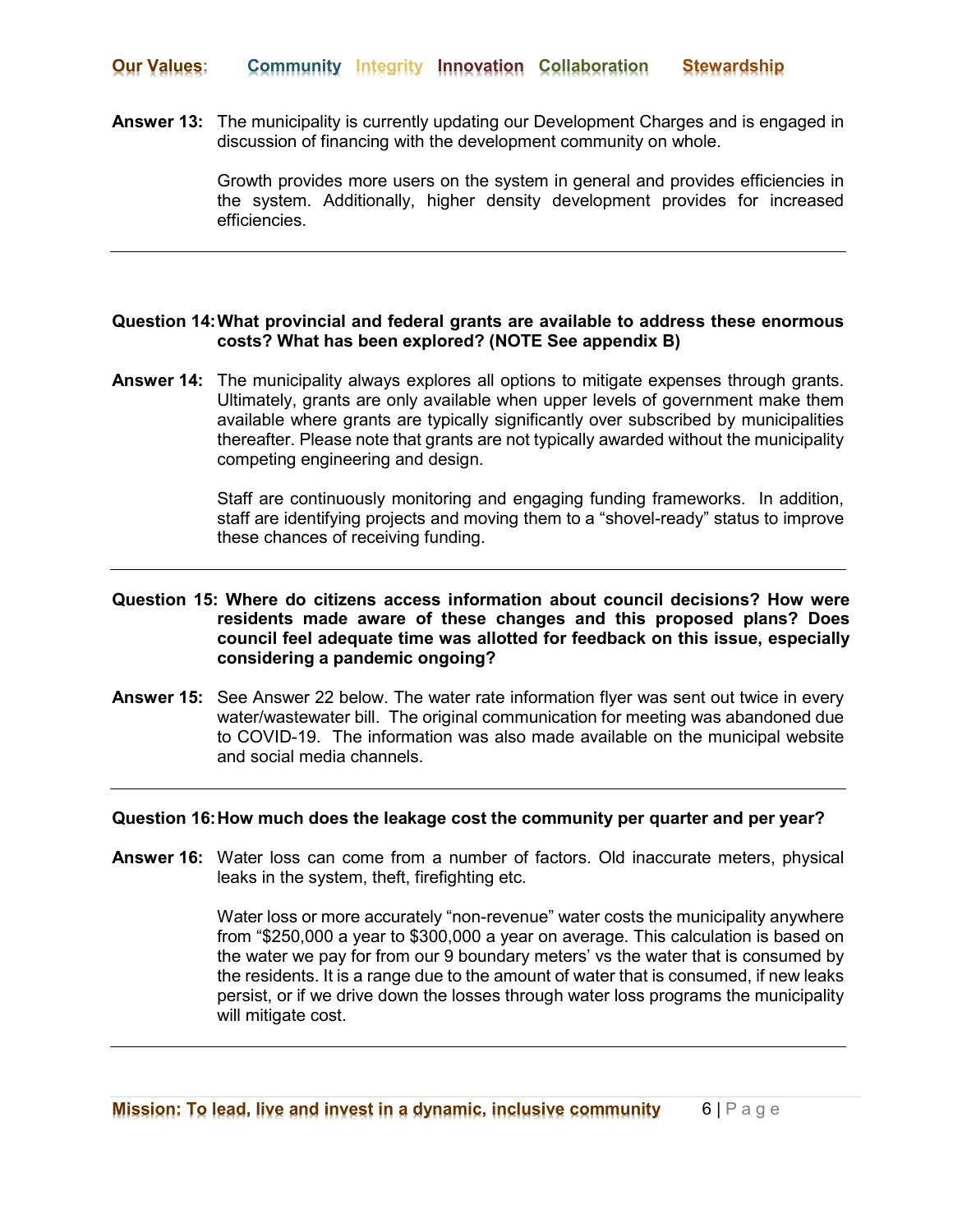## **Question 17:Why were past community reserves not used to address this problem? What reserves remain that might be able to help address these costs?**

**Answer 17:** Historically, reserves where not set aside and therefore could not be utilized. Consumption based and infrastructure rates collected were simply paying for operational costs on a yearly basis.

Additionally see Answer 5 above.

- **Question 18:The rate structure outline will still not cover any where near the costs of the infrastructure repairs needed, yet ratepayers are being asked to pay exorbitant fees for a basic resource. How did council come to this decision? Where will the additional funds be found to cover the additional costs?**
- **Answer 18:** The Watson & Associates Water, Waste, and Stormwater Rate Study identifies the allocation of funds and their program development within the scheduled and appendix sections of the study. But when looking at the forecasted costs and dates of the replacements required to maintain the existing system you are correct about water. As long as projected wastewater rates increase as per the Watson's report we do cover our wastewater system, it can become self-sustaining.

The caveat to this is current and future growth and greater densities within defined boundaries where growth can occur namely (Parkhill, Ailsa Craig and Nairn); this will inevitably help to spread the burden of the user rates over more people on less infrastructure (i.e. residential growth helps, etc…).

# **Question 19:Where are the funds from these increased rates being allocated? Are we paying for the leakage? Are we paying to help replace the old infrastructure? Are we paying for the water tower in Ailsa Craig or the pumping station Parkhill?**

**Answer 19:** See Answer 18 above.

**Question 20:Can the water and sewer charges be broken down? What exactly are ratepayers paying for and where does the money go?**

**Answer 20:** See Answer 18 above.

# **Question 21:Why are rural properties being forbidden to drill a well?**

**Answer 21:** Rural properties are not forbidden to drill wells; however, under the Ontario Building Code (OBC) in conjunction with the Safe Drinking Water Act, residential units i.e. homes (rural or urban) if fronting watermain **must** maintain and remain connected.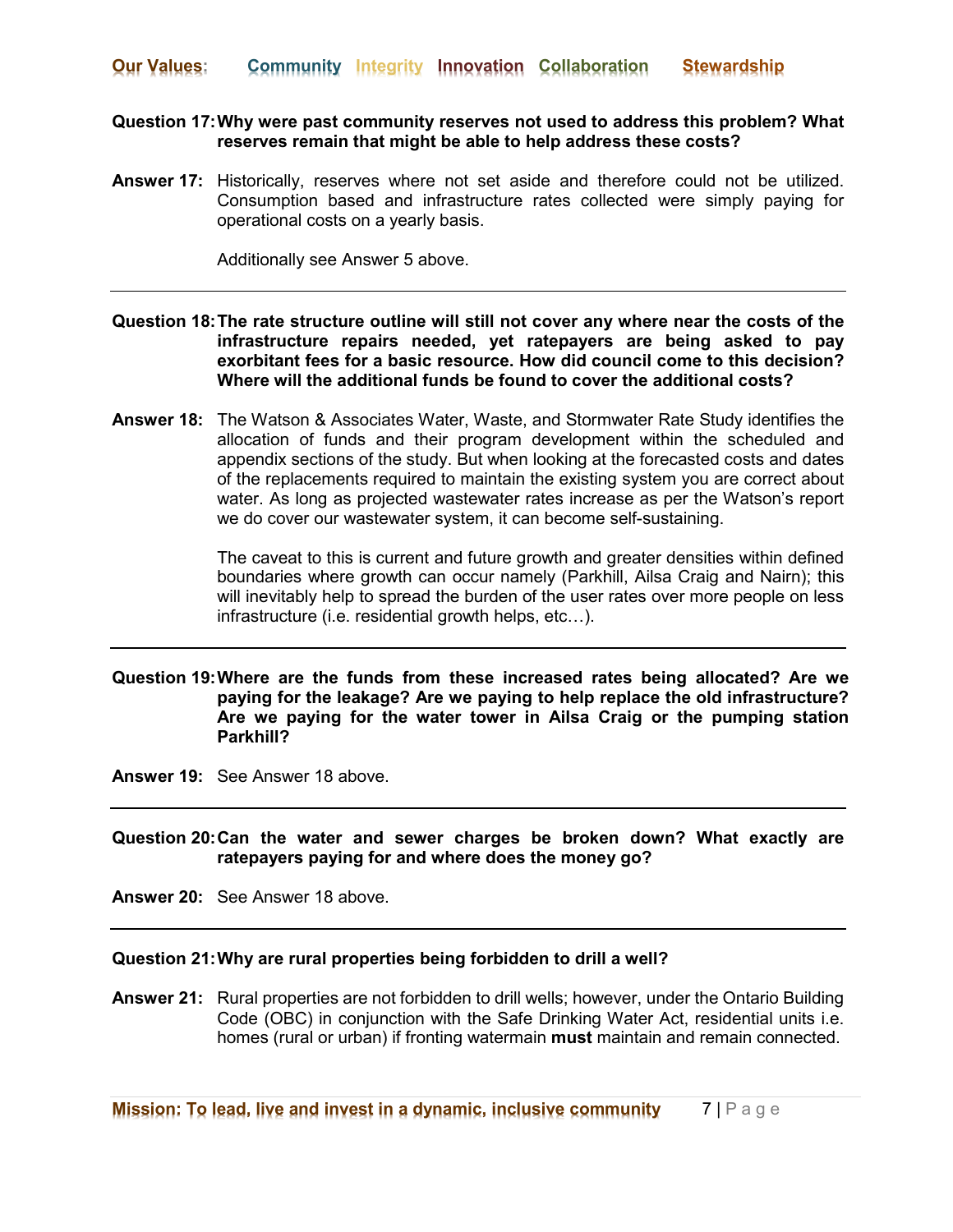Furthermore, the OBC stipulates that if an "active well" is located on a property that has municipal water additional measures to ensure there are no cross connections must be in place and maintained (i.e. backflow preventer, etc…).

- **Question 22:Why wasn't there a public referendum/announcement before these prohibitive measures were introduced? Is it my responsibility to be on the lookout for rate increases or to be aware of items on the agenda for council meetings? How does council and municipal staff make citizens aware aside from the municipal website?**
- **Answer 22:** Council has been deliberating and discussing the water and wastewater rates since 2019. Various forms of public information have been provided through this period. Two direct to user through water billing, website, social media
- **Question 23:How was it decided that tiers should be based on an average over the past 3 years? Was it considered/mitigated if the rate pay or had a leak during that time that would have upped their usage? How was this factored into the calculations? How often are these tiers being reevaluated?**
- **Answer 23:** Rate structures where discussed through the analysis of the Watson & Associates background study, furthermore the intention is to evaluate the municipality's rates every year moving forward to ensure the best financial program is in place.

In regards to the 3 years and not 1 or 2, it was intended for exactly what you mention above. We did not want to create a flat rates based on too small of a data set. If someone did have a leak in the previous quarter or year and having only based the flat rate on that timeframe would have put them in a higher bracket. The 3 years was used to smooth the anomalies or spike a user may have seen in a given year and allow the consumption to be spread over a longer time horizon which blends the consumption and ultimately brings it down and in line with more typical use.

Additionally, please see Answer 5 above

- **Question 24: The rate increase presented at the public meeting in 2020 was a 35% increase. Myself and many of my neighbours have seen closer to 80% plus increase. Why the discrepancy? (Another resident was informed by their ward councilor that council approved a 52% increase, yet most people have seen closer to 80-100% increase in water charges.**
- Answer 24: For the purposes of the year over year comparison 180m<sup>3</sup> was the used/delineated as a comparison which is the average single family household rate of consumption over a given year. The municipality understands that there is a set amount of users that fall below this average; however, we must consider this answer in conjunction with Answer 5 above.